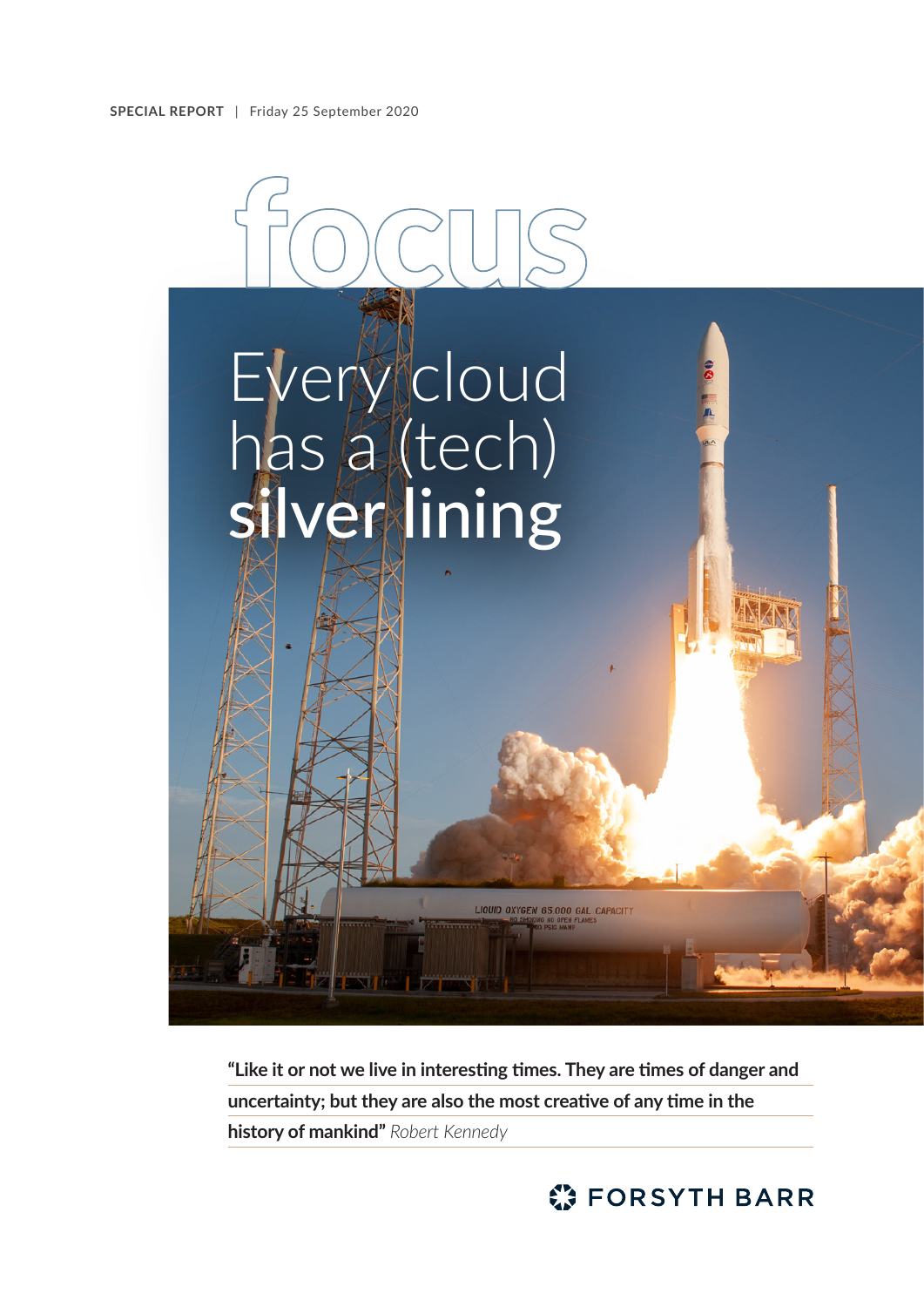…advances in science and the application of new technology provided solutions…



54 years on, as we grapple with the first global pandemic in over a century, Robert Kennedy's words still seem as relevant as ever. It's easy to feel overwhelmed by negative headlines and doomsayer predictions, but history teaches us good times usually follow bad. And bad times have often been the catalyst for a step change in research, discovery, and innovation.

Past pessimists have predicted the world running out of food and energy ('peak oil') due to the uncontrolled growth in the global population. In both cases, advances in science and the application of new technology provided solutions so that today we have access to more food and sources of energy that we can consume.

A global pandemic is disruptive. So too are wars and conflict. But World War II accelerated the development of radar, coding, and nuclear fission — all critical in today's applications for navigation, meteorology, computing power, and energy. The Cold War during the 1950s and 1960s also saw the US and the Soviet Union compete to become the first to the moon, which revolutionised rocket propulsion technology and aeronautical engineering.

It's probably no coincidence that the 1918 Spanish Flu pandemic was followed by significant advances in healthcare, sanitation, and hygiene during the 1920s, culminating in the discovery of penicillin in 1928. Today, scientists and healthcare professionals all over the world are investigating a massive array of approaches to treat COVID-19, including the testing of a range of potential vaccines. Billions of dollars are being poured into possible solutions with a level of global cooperation in the sharing of resources and information rarely seen before. While optimism is high that an effective vaccine will be found, a side benefit of all this research could be new treatments for existing diseases as well as viruses in general.

The coordinated global response to the pandemic will also affect other areas in our lives. Remote working and living, nesting (home based activities), and technology to offset the impact of social distancing will continue to evolve. Today we have robots working on production lines, stacking shelves in warehouses, and loading trucks for distribution. And drones are now starting to deliver packages, allowing the trucks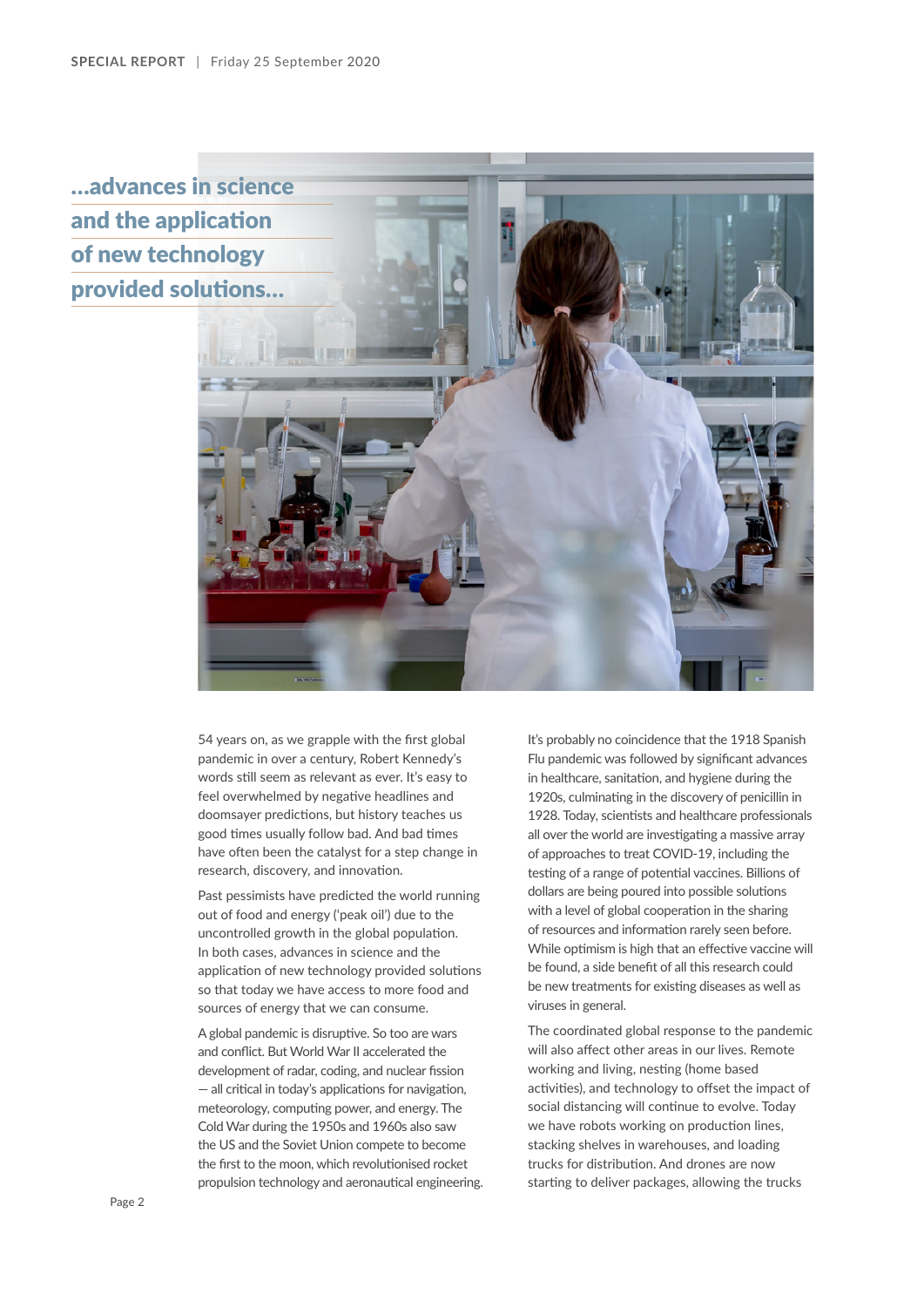

to remain on main roads rather than having to detour into more suburban areas — saving time as well as wear and tear on the environment.

## **The fourth industrial revolution**

The first industrial revolution made life immeasurably easier for those who relied on the muscles of animals or humans. Machines and factories accelerated the production of food and industrial goods. Today's technology revolution, utilising ultra-fast connectivity combined with Artificial Intelligence (AI), will not just replace the physical challenges of our life, but will also allow machines

to think for us. From applications in healthcare (radiology and surgery), self-driving vehicles, home appliances (temperature control, food ordering, lighting), entertainment (augmented reality), education, and continued improvements in the on-line shopping experience, technology is going to continue developing new solutions to enhance the way we live.

"Doubt is an uncomfortable condition, but certainty is a ridiculous one" *Voltaire*

The application of this new technology is going to be the most dramatic of all. Voice recognition, such as Apple's Siri, has already provided an alternative to manual keyboard input. The next step, which is

being pursued by scientists around the world, is technology that allows people to control computers — and everything relying on them including cars, robots, surgical arms, and drones — by our thoughts alone.

Through these waves of innovation a world economy that was once dominated by agriculture is now transitioning to an economy based on knowledge. The required employment

skill-sets continues to change, and like all transitions there will be those who do well and those who miss out.

The risk for investors is chasing the 'next best thing'. Headlines often seduce us with the latest tech breakthroughs or progress reports on the testing of new ideas. The current market euphoria every time a COVID-19 vaccine candidate reports progress is a case in point. Technology is inherently disruptive